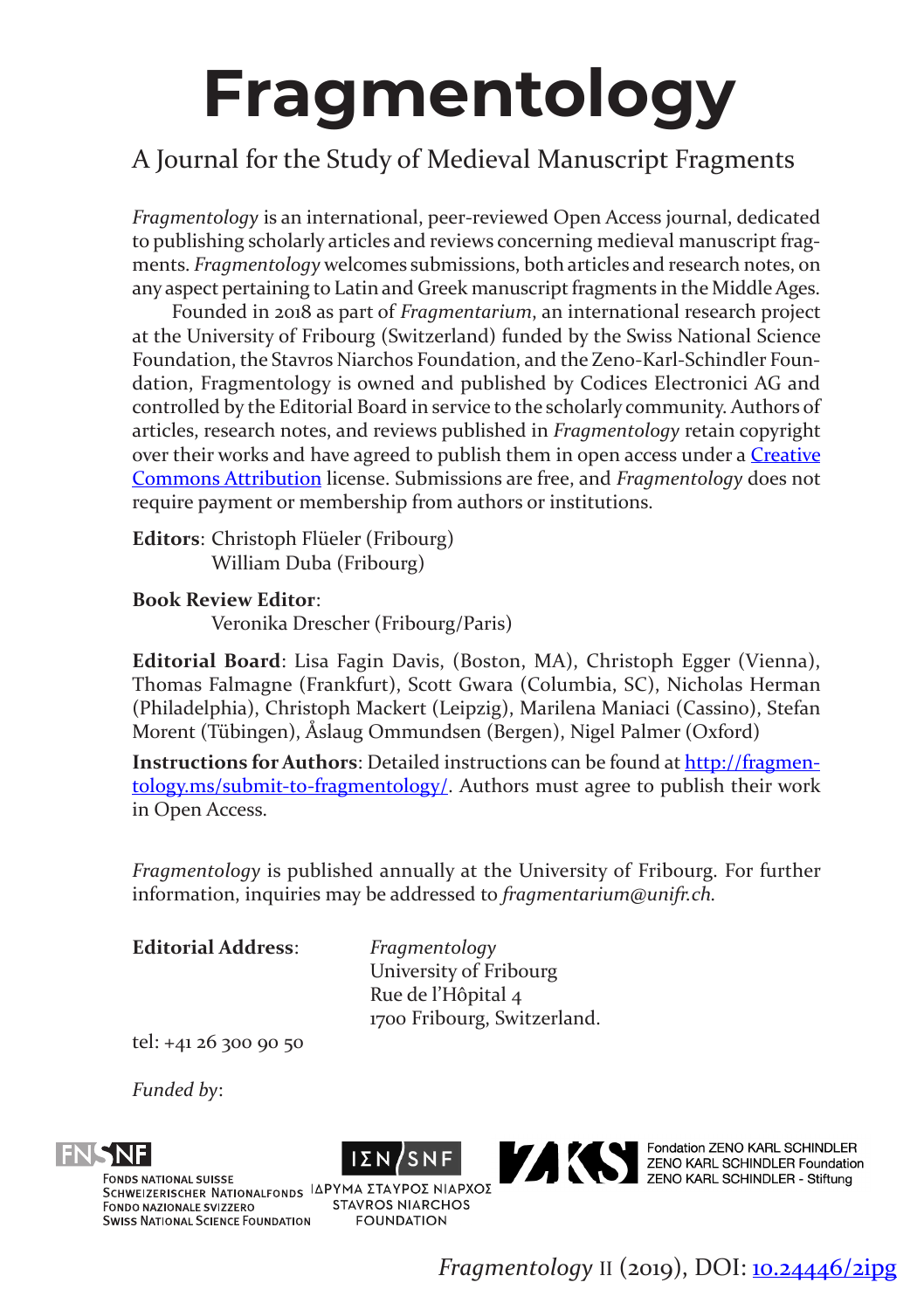*Fragmentology*

#### **Volume II, 2019 Editorial:** 1–3

## **Articles**

*Membra disiecta from a Transylvanian Antiphonal in Budapest and Cluj* 5–34 Gabriella Gilányi and Adrian Papahagi

- *Reading Monastic History in Bookbinding Waste: Collecting, digitizing and interpreting fragments from Mondsee Abbey* 35–63 Ivana Dobcheva
- *Zwei karolingische Fragmente von nicht identifizierten Predigtsammlungen* 65–86 Lukas J. Dorfbauer
- *Manuscript Fragments in Greek Libraries* 87–113 Athina Almpani and Agamemnon Tselikas
- *Eine Überlieferung der Paulusbriefe um das Jahr 800 aus dem Kloster Mondsee. Eine Rekonstruktion aus 211 Fragmenten* 115–140 Larissa Rasinger
- *Manuscript Fragments in the University and Provincial Library of Tyrol at Innsbruck* 141–163 Claudia Sojer and Walter Neuhauser (†)

# **Research Notes**

*Ein Berliner Handschriftenfragment der* Vita Sancti Columbae Adamnani 165–173 Stefanie Bellach

*Il Virgilio Vaticano. Uno* stress-test *per* Fragmentarium 175–183 Roberta Napoletano

*Bart Demuyt and Ann Kelders, "Patrimoine éparpillé: Les fragments de l'antiphonaire de Beaupré",* 185–186 Alison Stones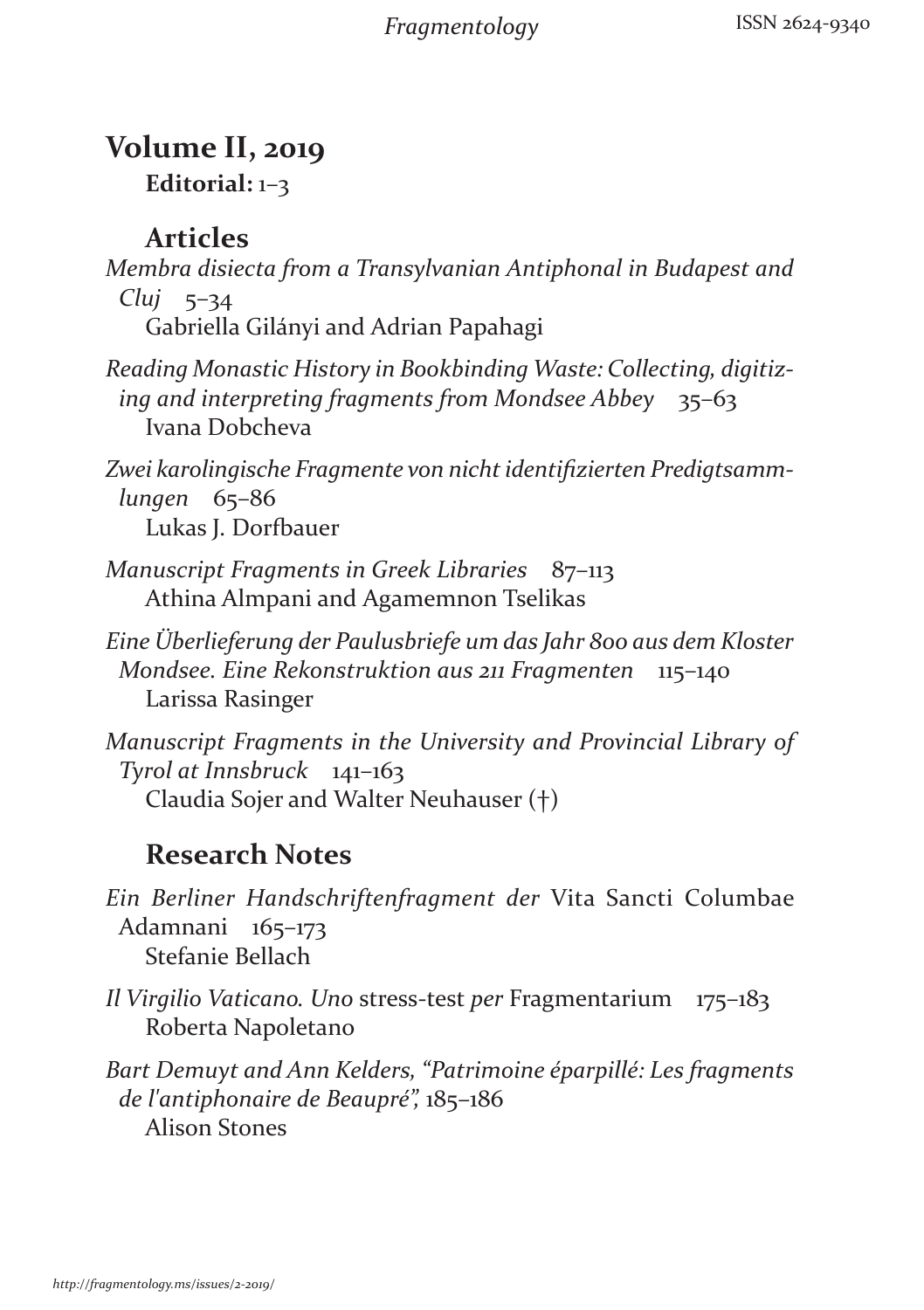#### **Reviews**

*Edith Boewe-Koob, Mittelalterliche Einbandfragmente aus dem Stadtarchiv Villingen-Schwenningen* 187–190 Anette Löffler

*Dalibor Havel, Počátky latinské písemné kultury v českých zemích. Nejstarší latinské rukopisy a zlomky v Čechách a na Moravě* 191– 195

Evina Steinova

*Bart Jaski, Marco Mostert, and Kaj van Vliet, ed., Perkament in stukken. Teruggevonden middeleeuwse handschriftfragmenten* 197– 199

Carine van Rhijn

*Åslaug Ommundsen and Tuomas Heikkilä, ed., Nordic Latin Manuscript Fragments: The Destruction and Reconstruction of Medieval Books* 201–206

Christoph Flüeler

*Caterina Tristano, ed., Frammenti di un discorso storico. Per una grammatica dell'aldilà del frammento* 207–212 Roberta Napoletano

# **Index**

*Index of Manuscripts* 213–223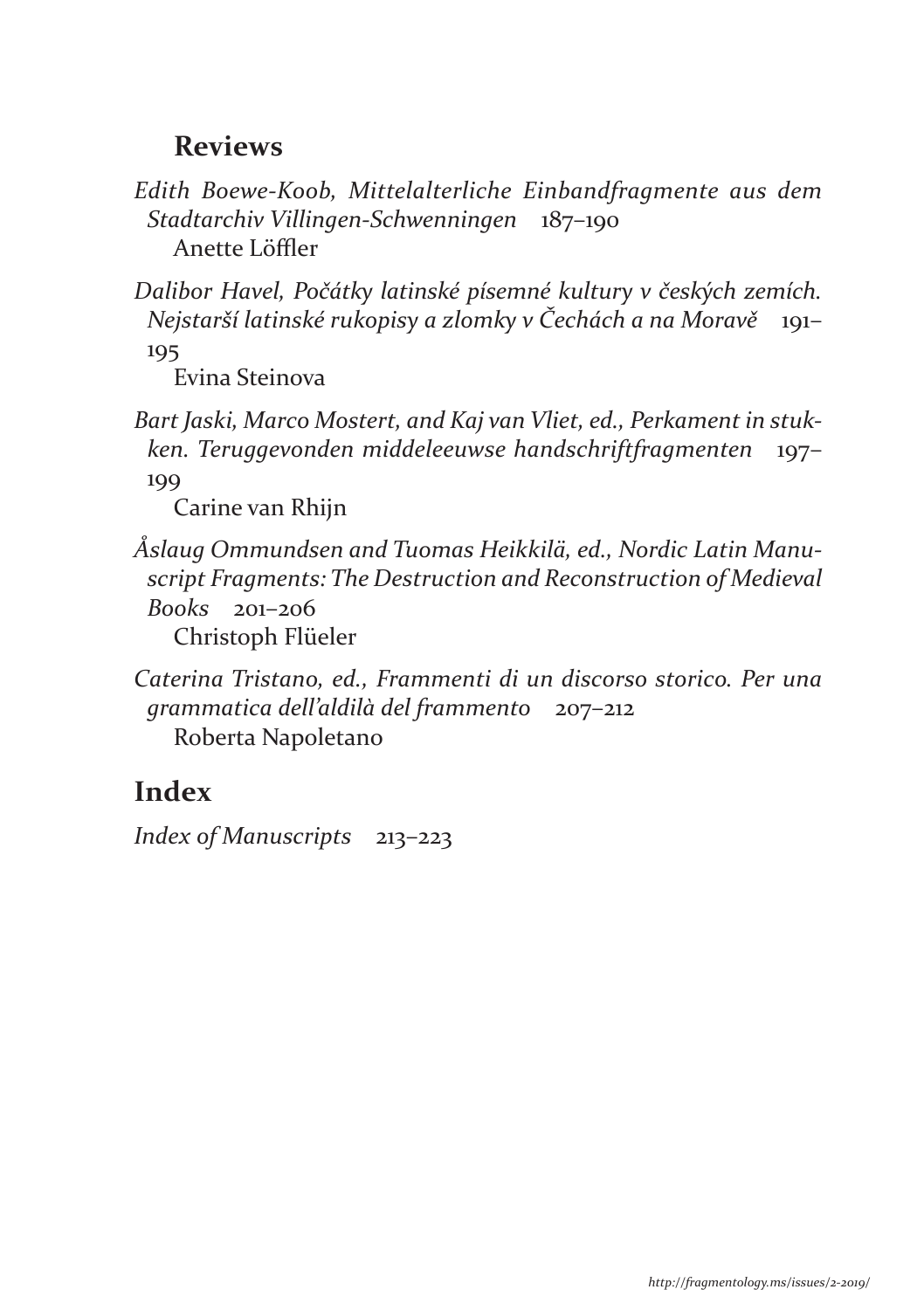# *Fragmentology* 2 **Editorial**



Last year, we launched the journal *Fragmentology* with a defense of the neologism that its name carries, arguing that the study of physical fragments of written material deserves the status of a discipline in itself, traversing the barriers between libraries and archives, writing and print. This year's issue expands on that claim in terms of content. Six articles address fragments in a range of settings, from musicology to textual criticism, from pertaining to a single manuscript to being found in hundreds of libraries. In addition, this issue features a series of research notes, which are shorter, more specialized observations on aspects of fragment studies, and several book reviews. *Fragmentology* officially publishes content in English, French, German, and Italian, and we are pleased to report that this issue features content in three of the four languages.

*Fragmentology* remains an integral part of the *Fragmentarium*  project. As with the first issue, the published articles and notes include results from case studies and collaborations with the *Fragmentarium* digital laboratory [\(https://fragmentarium.ms](https://fragmentarium.ms)); these serve to provide a first analysis of the images and descriptions that *Fragmentarium* published. In addition, we are thrilled to note that several studies come from scholars for whom publishing in *Fragmentology* is their first contact with *Fragmentarium*. Their contributions help us fulfill our goal of serving as a resource for the fragment studies community.

## *Fragmentarium* **Phase II**

This year, the *Fragmentarium* project received another round of funding from the Swiss National Science Foundation (*Fragmentarium Phase II*, Project Number 182173, 2019-2022), the Stavros Niarchos Foundation, and the Zeno-Karl-Schindler Foundation. In addition to guaranteeing the continuation of *Fragmentology* through 2022 existence, these grants will enable the project to expand the reach of *Fragmentarium*, making the platform available to an even greater number of other projects, scholars, librarians, archivists,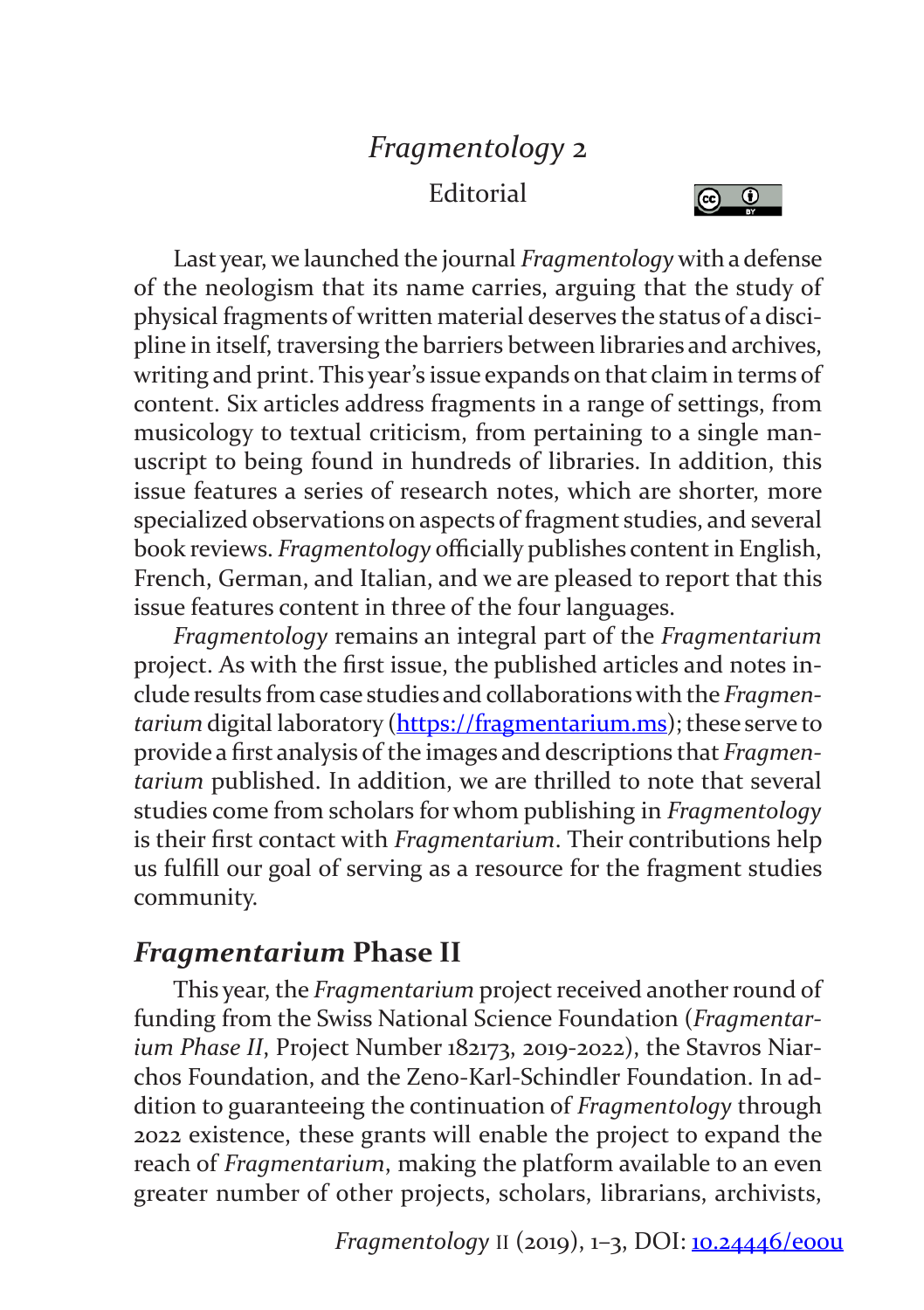#### 2 *Editorial*

collectors, and enthusiasts. At the same time, we are developing the *Fragmentarium* web application to remain at the state of the art, with a particular focus on interoperability and sustainability.

#### *Fragmentology* **as an e-Journal**

*Fragmentology* is a double-blind, peer-reviewed electronic journal dedicated to the material remains of written culture. Compared to *Fragmentarium*, the current presentation of *Fragmentology* is rather conservative: an annual publication with pages organized like a traditional print journal. Each page of *Fragmentology* is laid out in A5 format, so those printing will find best results by printing two pages to a sheet. A computer screen can likewise display two pages side-by-side, while a smartphone should provide comfortable reading a single page at a time. But the content is fixed to a page that can be cited in the same way as an article in a print journal.

While the journal's appearance betrays a certain conservative skeuomorphism, we do take advantage of the strengths of digital publication. For the stability of scholarship, we are committed to maintaining the pagination and text of already-published articles; we must respect the finality of publication. Nevertheless, small mistakes, such as typographical errors, are silently corrected. In the current issue, moreover, we have several contributions that discuss fragments that will be published in *Fragmentarium*, but for reasons technical, academic, or bureaucratic, have not yet been published. In many instances, we can already provide the *Fragmentarium* Identifier for those items. In the near future, when those fragments are published on *Fragmentarium*, we will enrich these articles by activating the links.

As *Fragmentology* matures, we hope to further enhance the reading experience by integrating additional tools, such as usage metrics for individual articles, web-based features, and data on the movement of articles through the editorial process, such as how many articles were submitted, and how many were accepted for publication. Similarly, we hope to include complementary content on the journal's blog. Such plans, however, depend on the resources available.